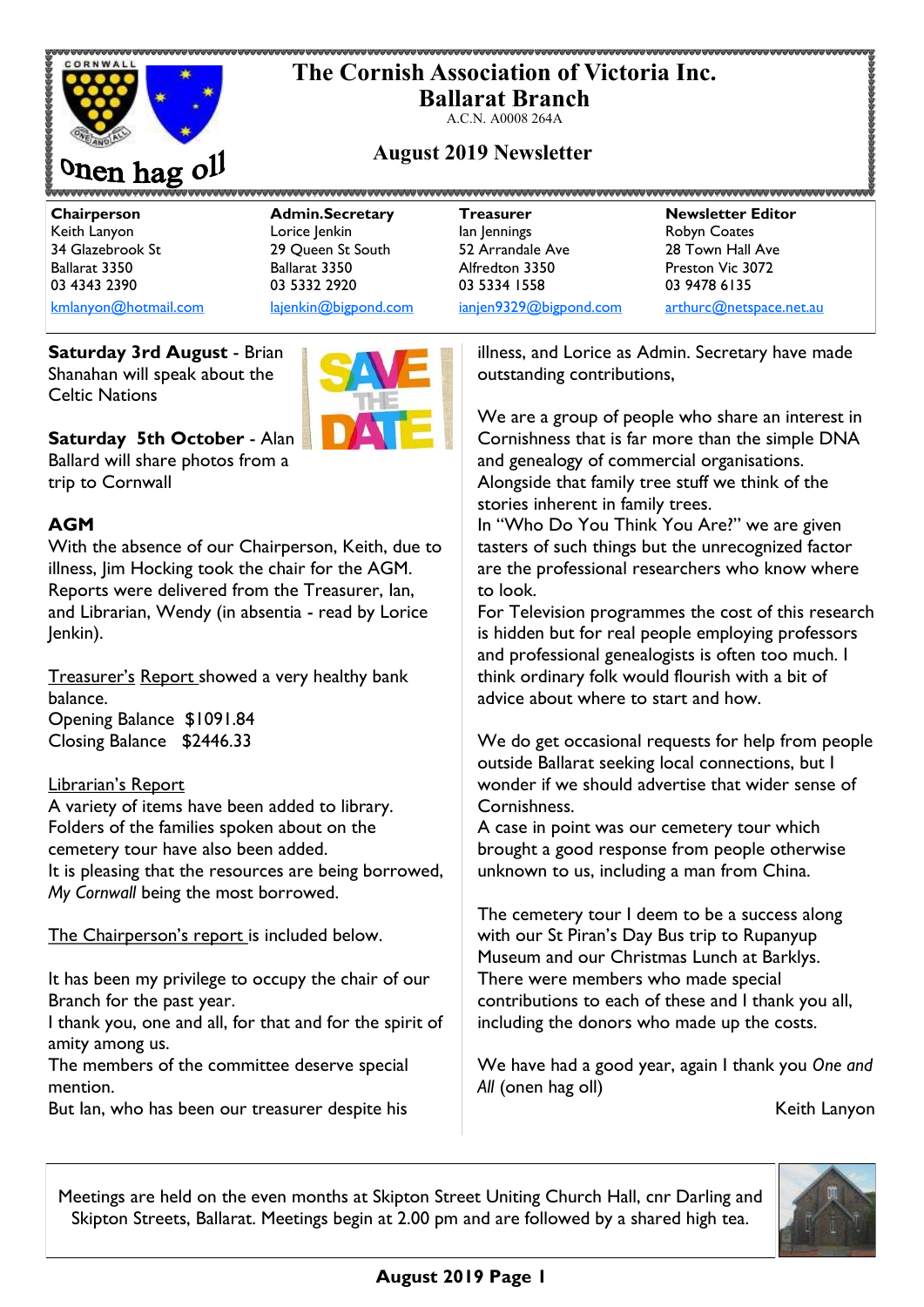Neil Thomas, the President of the CAV, conducted the election of Office Bearers and the following people were appointed to the various positions for 2019-2020.

Neil thanked all committee members for their work in previous times and for undertaking another year of service.

Chairperson *Keith Lanyon*  Administrative Secretary *Lorice Jenkin*  Treasurer *Ian Jennings* Committee Members *Wendy Benoit Di Christensen Robyn Coates Bev Hocking Jim Hocking. Joy Menhennet John Mildren Lenice Stuchbery* 

Following the AGM, Neil Thomas presented a slide display on his trip to Cornwall during 2018. Neil was able to attend three festivals:- The Padstow Obby-Oss, Trevithick Day at Camborne and the Helston Flora Day and he showed slides of these well attended events.

His adventures at Trevithick Day included visiting the "Cornish Embassy", a double-decker bus in Cornish Colours, where he sat a test to become a "Cornish Citizen".

Fortunately he passed.



We saw slides of the Old Bodmin Gaol which is now being developed by a Russian entrepreneur who plans to make the prison a convention centre, a restaurant and also up market accommodation.





Lanhydrock (left) and Trerice (right), National Trust properties were visited, both having wonderful

gardens. Lanhydrock is an opulent Victorian mansion once owned by the Robartes family, while Trerice is from the Elizabethan era and was once the seat of the Arundell family.

Neil showed slides of a church which his Michell ancestors had attended - St Euny, at Redruth. Following his attendance at worship, he met the church historian who mentioned how many Cornish emigrants came back home to Cornwall. Neil told him he wasn't aware of this, which prompted the man to show him a grave of someone who had returned and much to Neil's surprise the grave was of a woman, Catherine Tonkin, whose husband, was the mayor of his home town of Geelong in the "Colony of Victoria".

The husband's name was William Barrow who was mayor in the late 1850s.



We all enjoyed visiting Cornwall with Neil and there was much chatter over High Tea.

\*\*\*\*\*\*\*\*\*\*\*\*\*\*\*\*\*\*\*\*\*\*\*\*\*\*\*\*\*\*\*\*\*\*\*\*\*\*\*\*\*\*\*\*\*\*\*\*\*\*\* **Kernewk Lowender** - Robyn and Arthur Coates, Wendy Benoit (and David Smith), Glen Bray (and Keith Stodden) were part of the Victorian contingent

who attended Kernewek Lowender. These photos were included in the Yorke Peninsula Country Times - the local newspaper.



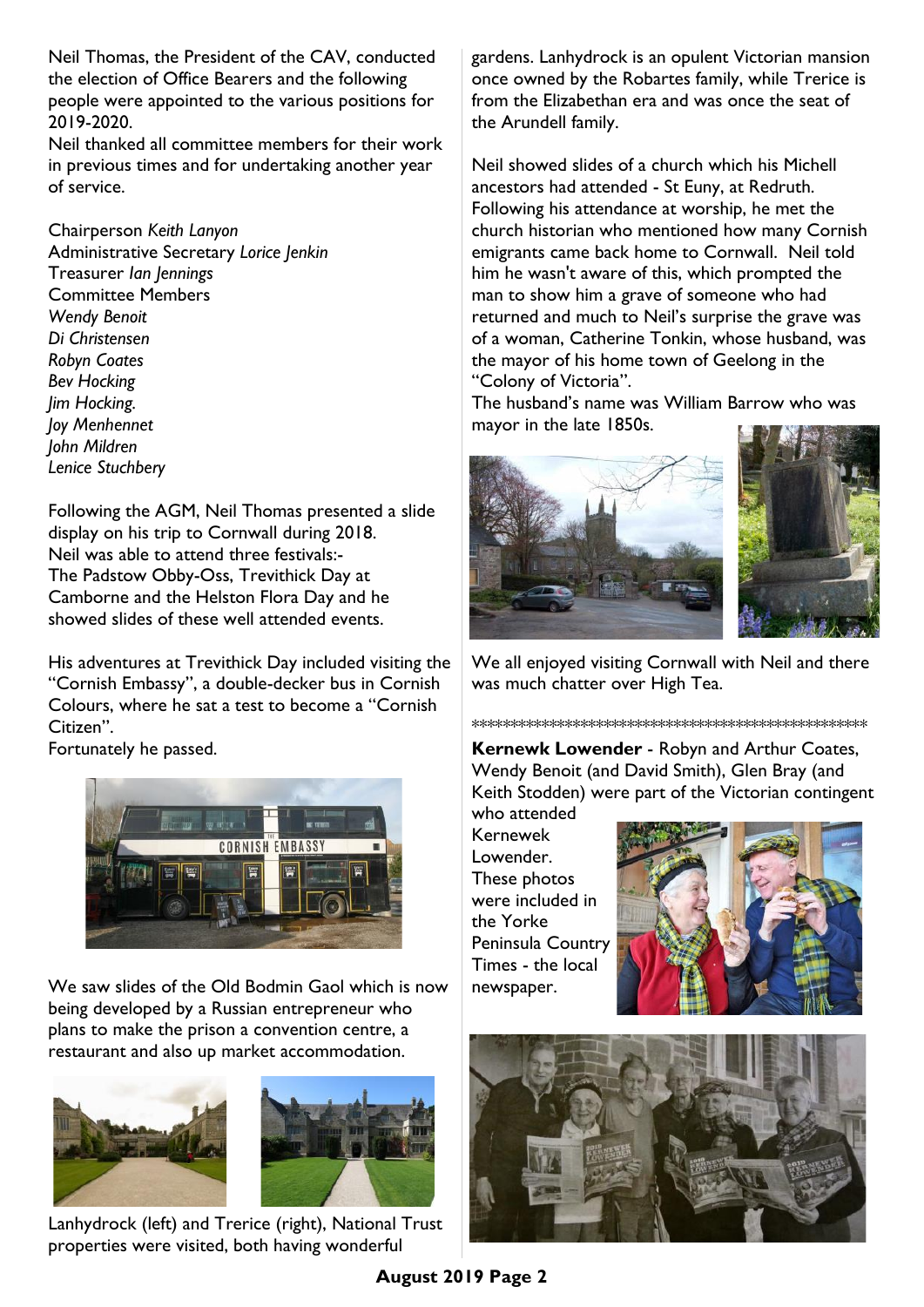



# **Discover Historic Mount Pleasant**

This brochure details historic sites around the Mount Pleasant area - it is divided into two sections, with each taking about an hour to walk - a shorter time of course if you drive.

A display of information is currently located at the Ballarat Observatory and is currently open Tuesday, Thursday and Saturday afternoons between 2.00pm and 5.00 pm.

There are a few steps at the entrance and to the second level.

**Celebrating 150 years and 150 stories of the Women who shaped and built Ballarat.**





n 10th June 1867, the Ballarat New Cemetery was opened. A project that began in 2017 is still continuing and is looking for submissions. The aim was to bring to life the stories of the many women who have contributed to the life of Ballarat. While much has been written about the famous men of Ballarat, the lives and achievements of its women are not always as well known – and although there is a growing body of work now being undertaken by historians in this area, the everyday stories often remain untold.

Graves which are unmarked, names unknown and burial records only tell us of their role in society, as mothers, daughters, wives, widows or spinsters. They do not tell the story of how they lived or their contribution.

The goal was to collect 150 stories and share the lives and contribution of the many female leaders, visionaries and pioneers who rest in Ballarat's old and new cemeteries – and most importantly discover the many untold stories held by families and friends within the Ballarat community.

Currently there are about 25 women listed on the website. Well known figures identified by the Cemetery Trust to date include entrepreneurs Eleanor Lucas, Matilda Thompson and Mary Sutton, artists Helen Noonan, Gertrude Healy, Alma Matthews and Rosalie Bonighton, educators Mother Bonaventure and Mother Hilda, political activists and politicians such as Aileen Palmer, Mary Morrison, Jessie Scott and Karen Overington, and health care reformers Alice Pittard and Helen Gardiner.

You can contribute in two ways - by writing and including a copy of a photograph or by submitting online.

If you are submitting online here is the address: [http://www.ballaratcemeteries.com.au/story](http://www.ballaratcemeteries.com.au/story-submission/)[submission/](http://www.ballaratcemeteries.com.au/story-submission/)

If you wish to submit by writing, here is the address: 'Women who shaped Ballarat' Ballarat Cemeteries 1250 Doveton Street North Ballarat Vic 3350

#### **BALLAARAT Locomotive**

Did you know that the first locomotive in Western Australia was made right here in Ballarat in 1871? Ballarat was a leader in manufacturing and heavy equipment in Victoria with many clever foundries and builders, such as Phoenix Foundry.

The "Ballaarat" was built by James Hunt of the Victoria Foundry and Ironworks in Armstrong St for the Western Australian Timber Company and was designed by Mr Jonathan Robinson, general foreman of the Victoria Foundry.

The locomotive cost was £780 and it was completed and shipped to Melbourne and then to Busselton Western Australia.

It was the first 3'6" gauge locomotive built in Australia. The engine worked for 15 years hauling Jarrah logs from around Yoganup to the mill at Lockville near Wonnerup 8 km east of Busselton, WA.

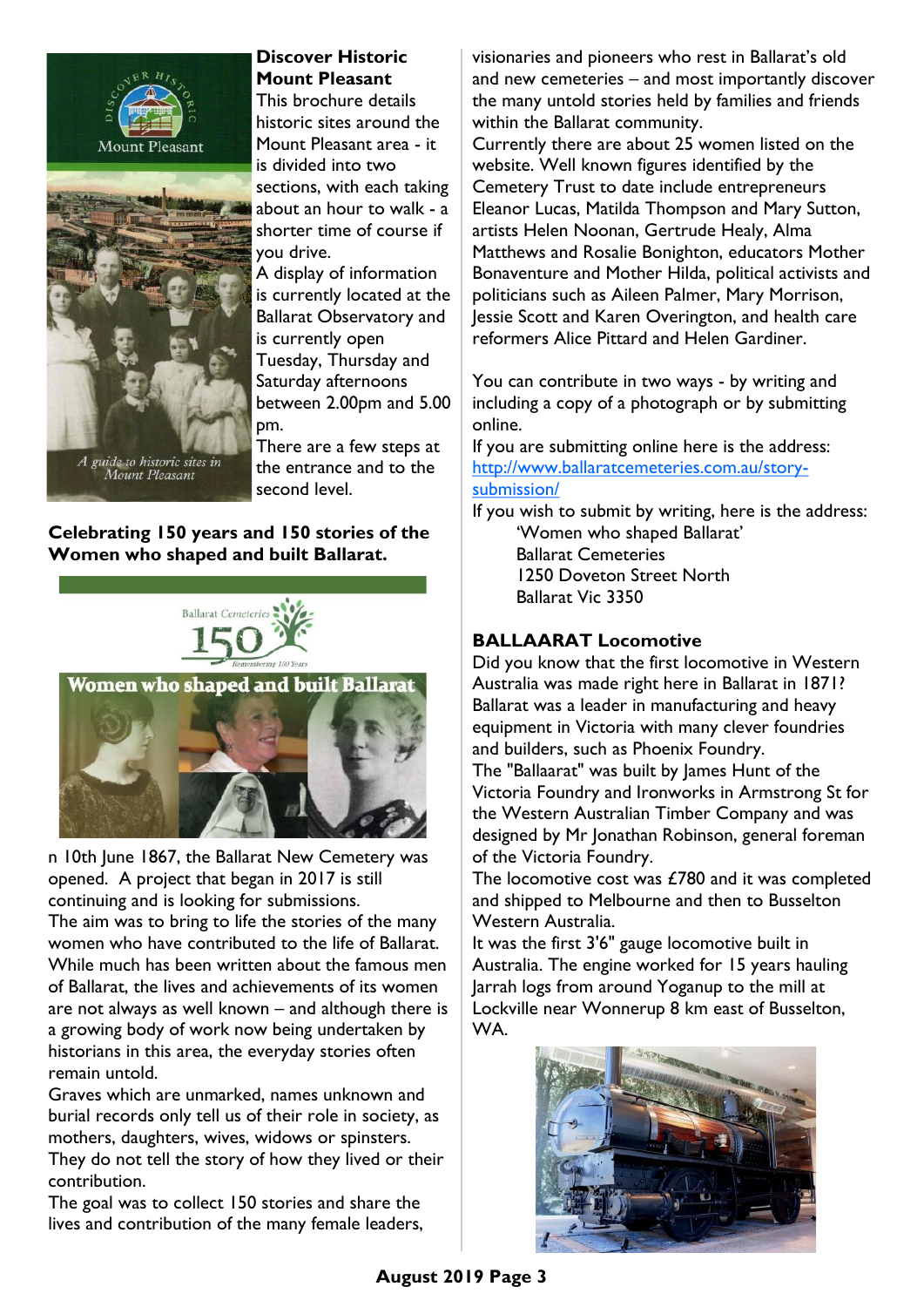# **Everett Mark Rickard**

Everett Rickard was referred to as an only son, but it did not start out that way.

His parents, Cornishman, Mark Rickard, and Ballarat -born, Annie Eddie Kent, had suffered the loss of their first-born, Joseph, when he was only six yearsold.

Their second son, Everett Mark, was born at Maryborough, Victoria, in October 1896. Mark and Annie eventually had four surviving children, Everett, his older sister Elizabeth, and their younger sisters Selina and Elva.

As with many Cornish immigrants, the Rickard family had a strong connection with mining – they hailed from St Austell, an area of Cornwall that was once noted for the greatest tin mine in the world. Mark and two of his brothers were mine managers – between them they oversaw the workings of mines that included the Chalk's No 3 claim near Maryborough, the Royal Standard Mine at Talbot, and the All Nations Extended Mine at Beaufort. It was mining that brought Mark Rickard and his family to Ballarat when he took over the Central Plateau Mine in Sebastopol – the last working quartz goldmine in the area.

An accident in the mine on 22 May 1907 could potentially have been catastrophic. Mark Rickard was descending a rise from the 1,100-foot level, when he slipped on the ladder and fell nearly 20 feet. He was a big man – weighing about 20-stone – and the impact caused compound fractures to both his legs.

Nearly three months later, Mark was still struggling with his injuries, with a delay in surgery to his severely damaged left leg. Given the ramifications of this occurring in 1907, the effect on his family was significant.

Life, however, needed to go on for the children. Young Everett, who received his early education at the Redan and the Sebastopol State Schools, continued going to school. As a family they worshipped at the Rubicon Street Methodist Church, which was only a short walk from their home at 1008 Ripon Street.

After completing his primary education, Everett graduating to the Church of England Grammar School. By this time the school had already established a long history. In 1911, the new site on the corner of Howitt and Forest Streets, in Wendouree, was ready for the first boys to attend. Everett's examination results in December 1913, with passes in arithmetic and algebra, gave a clear indication where his career lay.

The future certainly looked bright for Everett Rickard when he completed his time at the Grammar School. He took a position as ledgerkeeper at the Ballarat branch of the English, Scottish and Australian Bank. He had joined the church choir at Rubicon Street, and was secretary of the Sunday School. He had also found the girl he wanted to spend the rest of his life with.

World events were about to intervene and prompt very adult decisions from a very young man.

When Australia awoke to the news that Britain had declared war on Germany, on 6 August 1914, few were surprised. Many had anticipated it with a fervour that might today seem almost inexplicable. Everett, however, was too young to be contemplating enlistment without parental consent. His physical stature also precluded him somewhat under the initial AIF recruitment guidelines. He was determined to do his bit, and, when the requirements for enlistment were lowered, he secured his parent's permission on 8 February 1916. Without hesitation, he presented himself at the Ballarat depot.

Doctor A B Campbell conducted Everett's medical examination. He found that the prospective soldier only just passed the minimum height requirement at 5-foot 2½-inches. His weight was recorded as just over 9-stone, but he had a good chest expansion of 34-inches. The doctor noted that his pulse rate was 88 beats per minute, which could well have indicated that Everett was feeling rather nervous.

Having three years military training with school cadets was an added bonus, and Everett was passed fit for active duty. He was duly sworn in on 14 March and immediately joined the 14th Training Battalion at the Ballarat Showgrounds Camp. Everett was to spend nearly six months in the Ballarat Camp, three of which were taken up by training with the Army Medical Corps. He also had a bout of influenza and tonsillitis that landed him in the Ballarat Clearing Hospital for five days. After transferring to Royal Park, he was finally allotted to the 16th reinforcements to the 22nd Infantry Battalion.

It was around this time that Everett proposed to Louisa May Lawson and their engagement was made official, if still kept somewhat private. They were both so very young, but it was a promise that they both meant with all their hearts.

On 2 October 1916, Everett, and his best mate from Ballarat, Aubrey Cowell, embarked together from Port Melbourne onboard the troopship *Nestor.*  The trip to England took a speedy six weeks, and,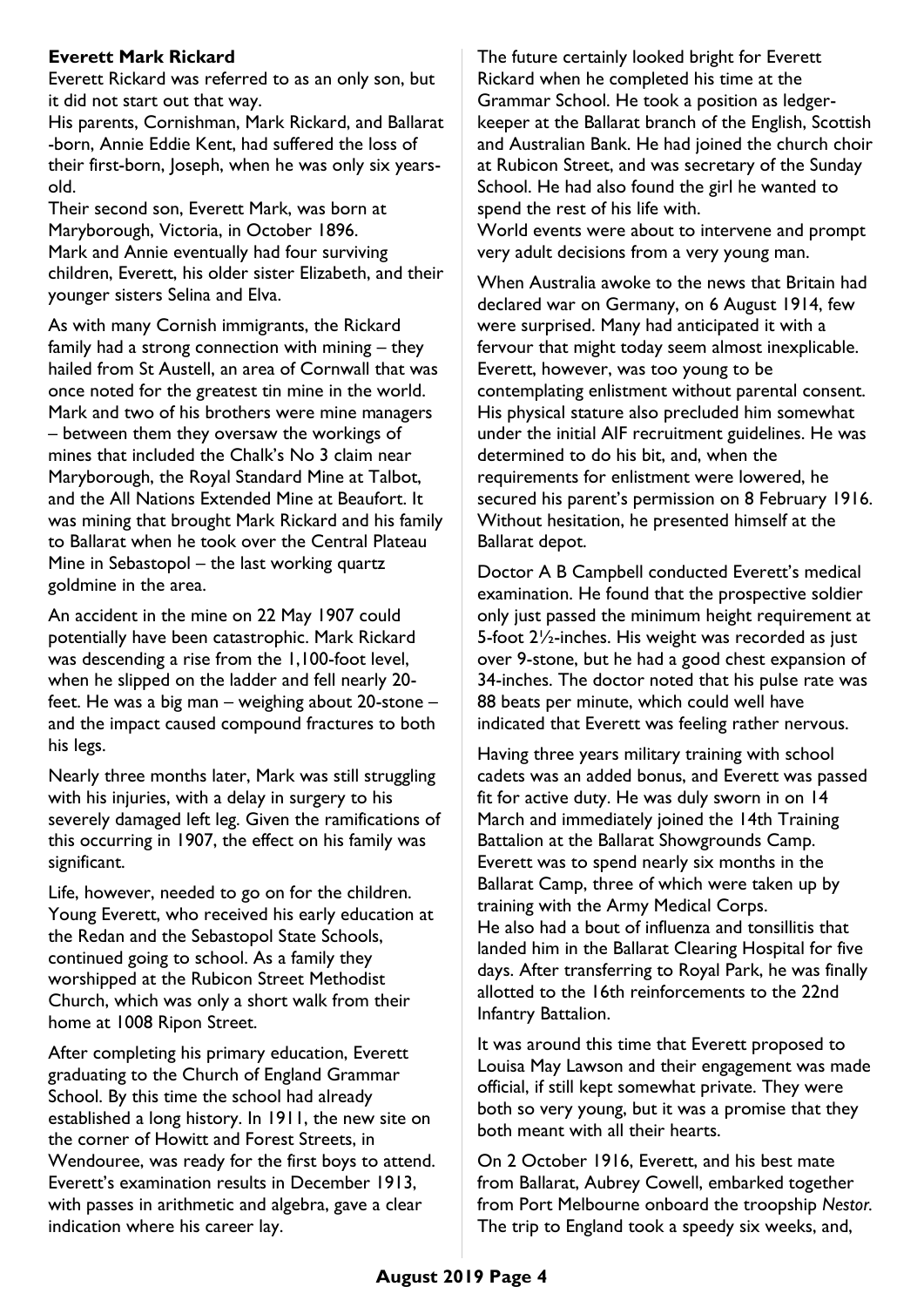on 16 November, the *Nestor* docked at Plymouth harbour.

Christmas 1916 was spent in England, and the New Year was well under way before Everett finally sailed for France. He eventually joined the 22nd Battalion near Bapaume on 23 March 1917. During training, Everett had been instructed in the use of the Lewis gun. As a weapon, it was used to great effect by the Australian troops. Its mobility added to its lethal capabilities, but it also made the gunner a prime target. It was a dangerous assignment. Upon joining his unit, Everett was immediately allotted to the Lewis gun section of D Company in the battalion.

The 22nd Battalion was selected as part of the Australia attack at the Second Battle of Bullecourt on 3 May 1917. Although Everett hadn't been with the battalion long, he had already been adopted by the more experienced men. They had given him the nickname of "Sammy," which was probably due in no small part to his dark complexion, brown eyes and dark hair. These were times of political incorrectness, when "Sambo" was generally shortened to the more familiar "Sam" or "Sammy".

So it was that at Zero Hour (3:45am) on 3 May, under cover of a heavy barrage, the men commenced their attack. They were approaching their second objective, when Everett was hit in the back by machine-gun bullets, the force of which spun him around and into the barbed wire. Several of his comrades attempted to help him, but every effort to move him resulted in excruciating pain. He begged Private Edward Carroll not to leave him, after Carroll had tried unsuccessfully to carry him out.

Private Fred Hedley, who was with Everett in the Lewis gunners, said that, *'…On the eve of May 3, I came across him lying wounded. I carried him back to the barbed wire, thinking the SB's [stretcher-bearers] might pick him up. He was badly wounded – one through the shoulder the other through the hips from the back. He seemed to be paralysed in the legs. He could not walk, and he screamed when I was carrying him…there is no chance of him being taken a prisoner, as the Germans never got back where he was lying, and the SB's did not get out to where he was left for five days, I am sorry to say, but I think Sammy must have died where I left him. There was a barrage put up just as we left there and he may have been blown to pieces…'*

Harold Milne was crawling back to the Australian lines when he came across his wounded friend. He could see that Everett was in a very bad way – he

could not move and '*looked to be sinking fast.*' *'…He did not know me when I spoke to him, although I had known him for nearly two years…'* 

It must have been heartbreaking for Milne to have to leave his mate behind. He was the last to see Everett Rickard alive.

According to military procedure, and until his fate could be confirmed, Everett was marked as "wounded and missing in action, France".

Several harrowing months of uncertainty were to follow for the Rickard family. In a letter (dated 6 September 1917) to the Minister of Defence, Senator G. F. Pearce, Mark Rickard wrote,

*'…On the 5th of June last I received official notification from the Defence Department that my son had been reported wounded and missing on 3 May 1917, but I have not heard anything further from the Department. By the Expeditionary Mail delivered yesterday I received letters from my Son's acquaintances at the Front sympathising with my Wife and myself on the death of our Son. This has naturally upset us, and we are now anxiously awaiting some definite news from the Department. I would therefore be glad if you through your Officers can supply us with any further news regarding our Boy…'*

The Defence Department responded by requesting copies of the letters and details of the informants, to which the anxious father replied, *'…I have not the original letters you refer to, and I cannot give you the regimental description of the informants. I can only state that in forwarding their sympathy they were acting entirely on hearsay. I am however very anxious to obtain any possible tidings of my Son, and if the Defence Department can assist me, I will be much obliged…'*

The reply that Mark Rickard received was unfeeling and bureaucratically dismissive in its insensitivity,

*'…I have to acknowledge receipt of your letter dated 22nd instant, concerning your son…who is officially posted "Wounded and Missing" 3/5/17, and to state no further information has come through, and, in view of the fact that the authorities abroad are employing every possible means in endeavouring to trace those members of the Force so reported, it is regretted no further action can be taken by the Department, without the production of definite authentic evidence at variance with the official advice…'*

A Court of Enquiry was held in the Field on 26 November 1917, and the finding was that Everett Rickard had been killed in action on 3 May 1917. The news was then finally conveyed to his anxious family on 30 January 1918.

They had also been told that, with the exception of Fred Hedley, from Carisbrook, every member of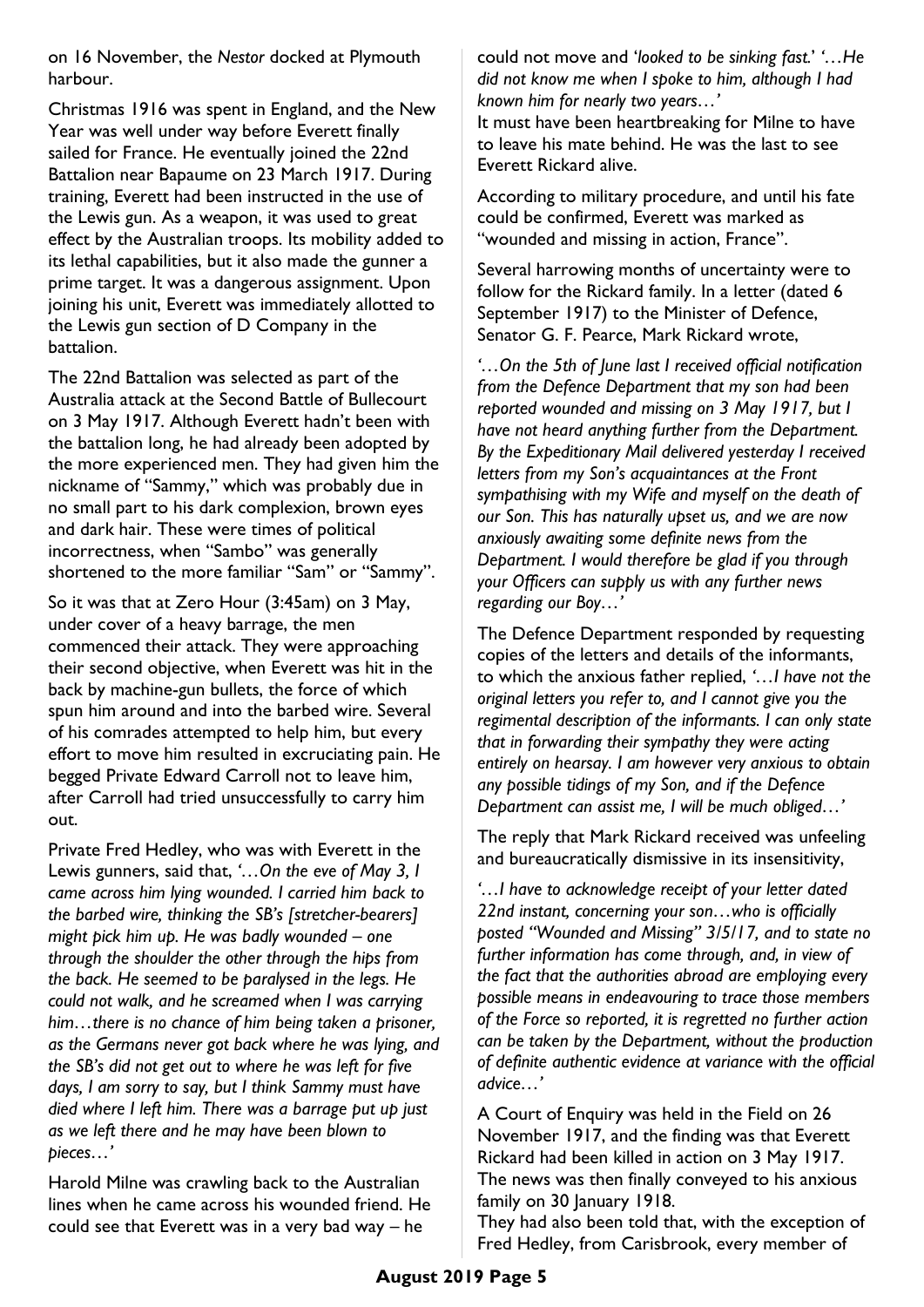the Lewis Gun Section had been killed or wounded during the battle.

Private Harold King wrote the following somewhat damaged letter, to Everett's father,

*'…I have to express my deepest sympathy at the loss of your son. He was \_\_\_\_ wounded in a charge that we made on 3rd May, and to our sorrow we could not find any trace of him. He went into the fight with us merry and bright, and I can honestly say he fought like a* 

*He may have lain in a shell hole and been picked up by Fritz, or he may have died of his wounds, but he fought game to the end, and helped us to have a \_\_\_\_ victory over the Prussian Guard.*

*\_\_\_\_\_.*

*As I am a Ballarat boy and knew him pretty well, I thought it my duty to drop you a line. If I can give you any more information as to Everett I will forward it to you as soon as possible…'*

The finality of it all must have been shattering for the Rickard family, shattering, but also a relief. Although there was to be no peaceful knowledge that their 'Boy' had received a decent burial.

Like so many other Australians lost on the battlefields of the Somme, Everett would later be commemorated on the Australian National Memorial at Villers-Bretonneux.

The name of his best mate, Aubrey Cowell, who was also killed on 3 May 1917 whilst fighting with the 22nd Battalion, is engraved on the same memorial.

One of his last acts before leaving for the war seems so very typical of the true essence of who Everett was, and how he felt about his parents.

He wrote his Last Will and Testament bequeathing his life insurance policies with the Mutual Life and Citizens' Assurance Company to his 'dear Father' and to 'my dear Mother.'

At the request of Everett's parents, Louisa Lawson was asked to plant an English Ash in her fiancé's memory in the Ballarat Avenue of Honour on 20 July 1918.

Louisa, who's own brother, Robert, had been killed in action at Gallipoli, eventually married one of Everett's comrades in D Company of the 22nd Battalion, Ballarat man, Norman Coates Hammon. She never forgot the young soldier who did not return.

> '…Oh, the racked suspense of waiting; Oh, the miseries and strain; Oh, the heartbreak at the tidings That our dear one has been slain.

Are we alone? No, surely, Some form stands at our side That points to cruel wound prints In hands and feet and side.

Some mighty, healing comfort That makes our tears refrain, And whispers, oh, so gently, For you, I too, was slain…'

I share this story with you from **Ballarat and District in the Great War Facebook Page** This page is an initiative of my friend Amanda Bentley .

Mandy spends a great deal of time researching the various soldiers and in my opinion is a great 1st World War historian and a brilliant researcher. This is used with her permission.



Everett Mark Rickard (above) and his name recorded on the Wall at Villiers Bretonneux

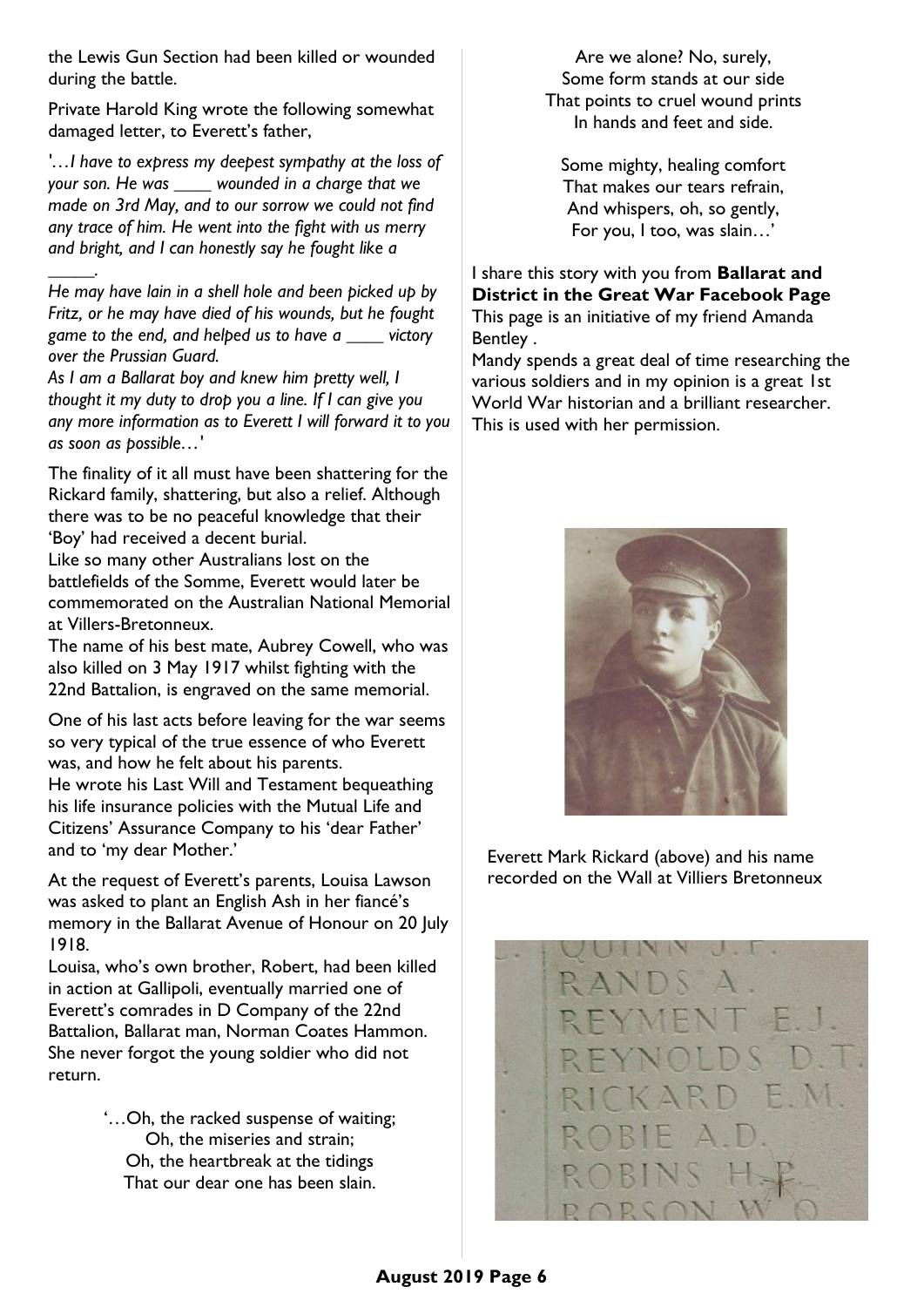# CORNISH snippets

#### **Dark Age skeletons at St Piran's Oratory are 'significant find'**

Skeletons uncovered at an historic site have been dated to the Dark Ages, in what is being called a "nationally significant discovery".



Archaeologists said the finds at St Piran's Oratory in Cornwall are

thought to confirm an early Christian presence there. The surviving building is thought to date to the 11th or 12th Century.

Tests on the skeletons of two children, excavated last year, show they date from the 8th or 9th Century.

James Gossip, from Cornwall Archaeological Unit, which led the excavations, said the skeletons of two adults and 10 children had been found to the northwest of the Oratory, buried approximately 24in (60cm) down.

The first sample, taken from the skeleton of a child buried on its side in a flexed position, produced a date suggesting burial in the 8th or 9th Centuries. The second, also a child, appears to have been buried around the same time, but more probably in the 9th Century.

It is hoped that more detailed analysis of the skeletal material, which can be used to provide information on origins, migration and diet, will add significantly to the knowledge of the early origins of this iconic site and the development of the early Church in Cornwall,

# **History of St Piran's Oratory**

\*The 6th Century remains of St Piran's Oratory - at Penhale Sands, near Perranporth - are believed to be among the oldest places of Christian worship in

Britain \*According to legend, St Piran was born in Ireland in the 6th Century, but spent most of his life in Perranporth \*St Piran is the patron saint of tin miners and his flag -



a white cross on a black background - represents white tin flowing from black rock

\*Two major digs were carried out in 1835 and 1843 The remains were encased in a large concrete

structure in 1910 after a number of skeletons including one of a large headless man - were found \*In 1980 the structure was removed and the site was buried in sand

\*St Piran's Trust was set up in 2000 to campaign for the ruins to be unearthed again and studied

## **Museum of Cornish Life Helston - photograph collection**

The link below takes you to a wonderful collection of old photos of the Helston area.

[http://photographs.helstonmuseum.org.uk/?](http://photographs.helstonmuseum.org.uk/?fbclid=IwAR2l-yxE-Ey8wAmROnnYDUNQsyIdkt_Eh7wpmHv3U0zVfnhLcfTwDZBkg2U) [fbclid=IwAR2l-yxE-](http://photographs.helstonmuseum.org.uk/?fbclid=IwAR2l-yxE-Ey8wAmROnnYDUNQsyIdkt_Eh7wpmHv3U0zVfnhLcfTwDZBkg2U)[Ey8wAmROnnYDUNQsyIdkt\\_Eh7wpmHv3U0zVfnh](http://photographs.helstonmuseum.org.uk/?fbclid=IwAR2l-yxE-Ey8wAmROnnYDUNQsyIdkt_Eh7wpmHv3U0zVfnhLcfTwDZBkg2U) [LcfTwDZBkg2U](http://photographs.helstonmuseum.org.uk/?fbclid=IwAR2l-yxE-Ey8wAmROnnYDUNQsyIdkt_Eh7wpmHv3U0zVfnhLcfTwDZBkg2U)

## **New Ship at Charleston Harbour**

Charleston, a Cornish harbour, has acquired a new tall ship. The crew of *Anny*, including harbour owner Rolf Munding, has been on an exciting voyage to bring the ship to her new home in the UNESCO port from Germany.

*Anny,* built in 1930, will join another resident tall ship *Kajsamoor* in the harbour.

Charlestown is a Grade II Listed harbour which once serviced the China clay industry of St Austell.



## **Car wedged in narrow laneway**

For those who have driven on some of the narrow roads in Cornwall, this car got stuck as it tried to turn around instead of backing back.